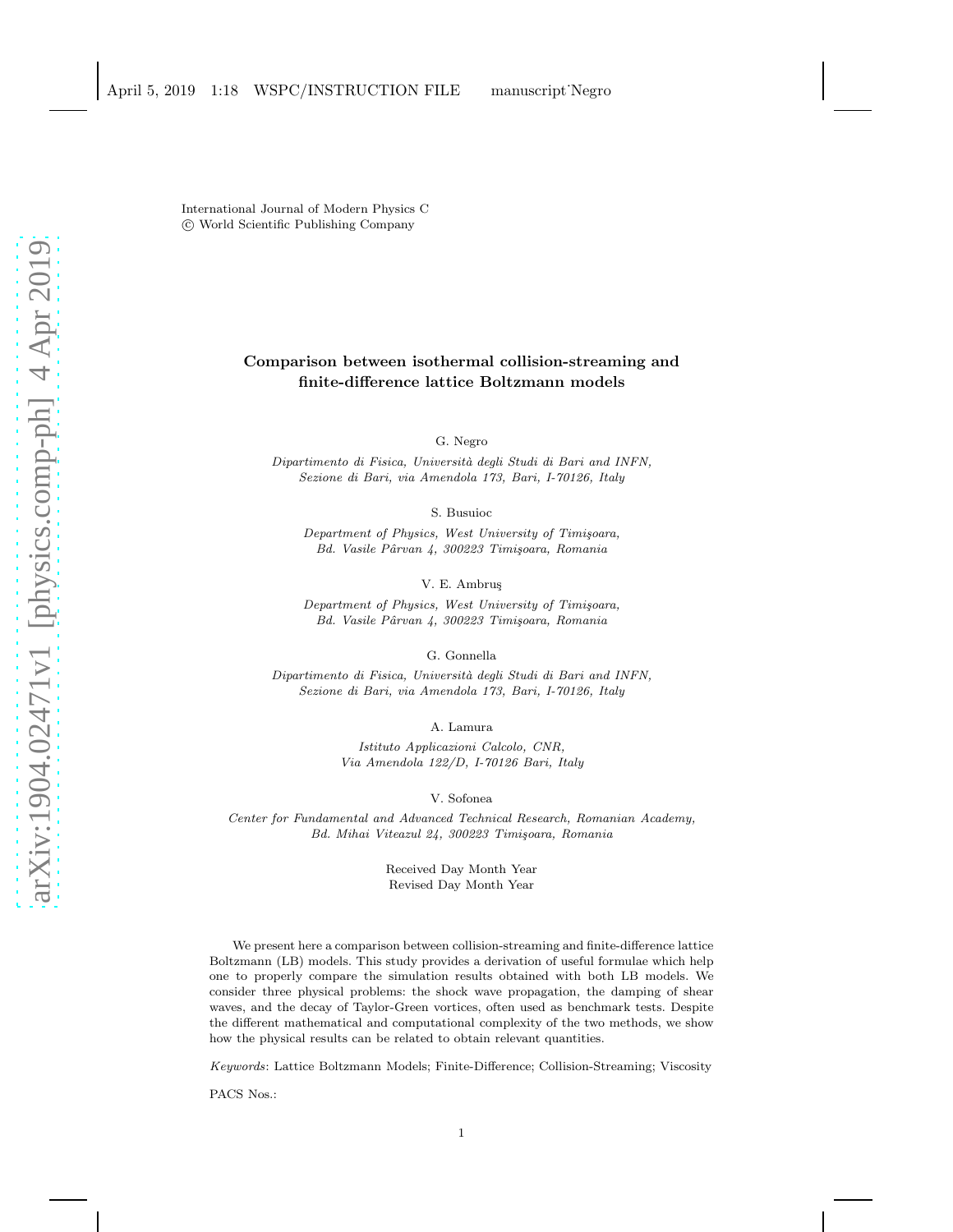2 G. Negro & S. Busuioc & V. E. Ambrus & G. Gonnella & A. Lamura & V. Sofonea

### 1. Introduction

Since more than 3 decades ago, the use of lattice Boltzmann (LB) models to address hydrodynamic problems has widely expanded because of the parallel nature of their basic algorithm, as well as of their capability to easily handle interparticle inter-actions and boundary conditions<sup>[1](#page-12-0),[2](#page-12-1),3</sup>. A characteristic feature of the LB models is the polynomial expansion<sup>4</sup> of the single-particle equilibrium distribution function  $f^{eq}(\boldsymbol{x},\boldsymbol{v},t)$  up to a certain order N with respect to the fluid velocity  $\boldsymbol{u} \equiv \boldsymbol{u}(\boldsymbol{x},t)$ . A rigorous way to do this, is projecting the equilibrium distribution function on a set of orthogonal polynomials. In addition, the use of Hermite polynomials as the expansion basis has the unique feature that the expansion coefficients correspond precisely to the velocity moments<sup>[4](#page-12-3)</sup> up to a given degree. The polynomial expansion and the application of the Gauss quadrature theorem allows one to compute the moments of  $f^{eq}(x, v, t)$ , as well as of the distribution function  $f(x, v, t)$ , which appear in the Boltzmann equation, by summation over a discrete velocity set  $v_k$ ,  $1 \leq k \leq K.$  $1 \leq k \leq K.$ <sup>1,[2](#page-12-1),[3](#page-12-2),[4](#page-12-3)</sup>

In the widely used *collision-streaming* (CS) lattice Boltzmann models, the velocity space is discretized so that the velocity vectors of the fluid particles leaving a node of the lattice are oriented towards the neighboring nodes.<sup>[1](#page-12-0),[2](#page-12-1),[3](#page-12-2)</sup> Such models are also called on-lattice models. Alternatively, in the finite-difference (FD) lattice Boltzmann models<sup>[5](#page-12-4),6</sup>, the velocity vectors  $v_k$  are obtained using the Gauss-Hermite quadrature method in the velocity space. These vectors are generally off-lattice and their Cartesian components are expressed as irrational numbers, namely the roots of the Hermite polynomials. For this reason, in these models the distribution functions are evolved using an appropriate finite-difference scheme. [6](#page-12-5),[7](#page-12-6),[8](#page-12-7)

To the best of our knowledge, no comparison is available in the literature between the two schemes to properly match physical quantities in terms of the model parameters. In this study, we aim to provide the tools necessary to perform such comparisons, which may be used to compare, for example, past results obtained for nonideal fluids using various LB models. Indeed, in the past both  $CS$   $9.10$  $9.10$  and FD [6](#page-12-5),[7](#page-12-6),[11](#page-13-1),[12](#page-13-2) lattice Boltzmann models were used to study liquid-vapor systems. A comparison between the two methods lacked and no attempt was done so far to have a unified framework to map models onto each other.

The outline of this paper is as follows. In Sec. [2,](#page-2-0) we briefly describe the CS and the FD lattice Boltzmann models here considered. In Sec. [3](#page-3-0) we derive the way enabling the conversion between the non-dimensionalization procedures currently used in these models. This ensures the simulation of the same physical system with the two models. In Sec. [4,](#page-4-0) we compare the two LB models (CS and FD) by considering simple problems involving an ideal fluid under the assumption of isothermal conditions. Our conclusions are summarised in Sec. [5.](#page-12-8)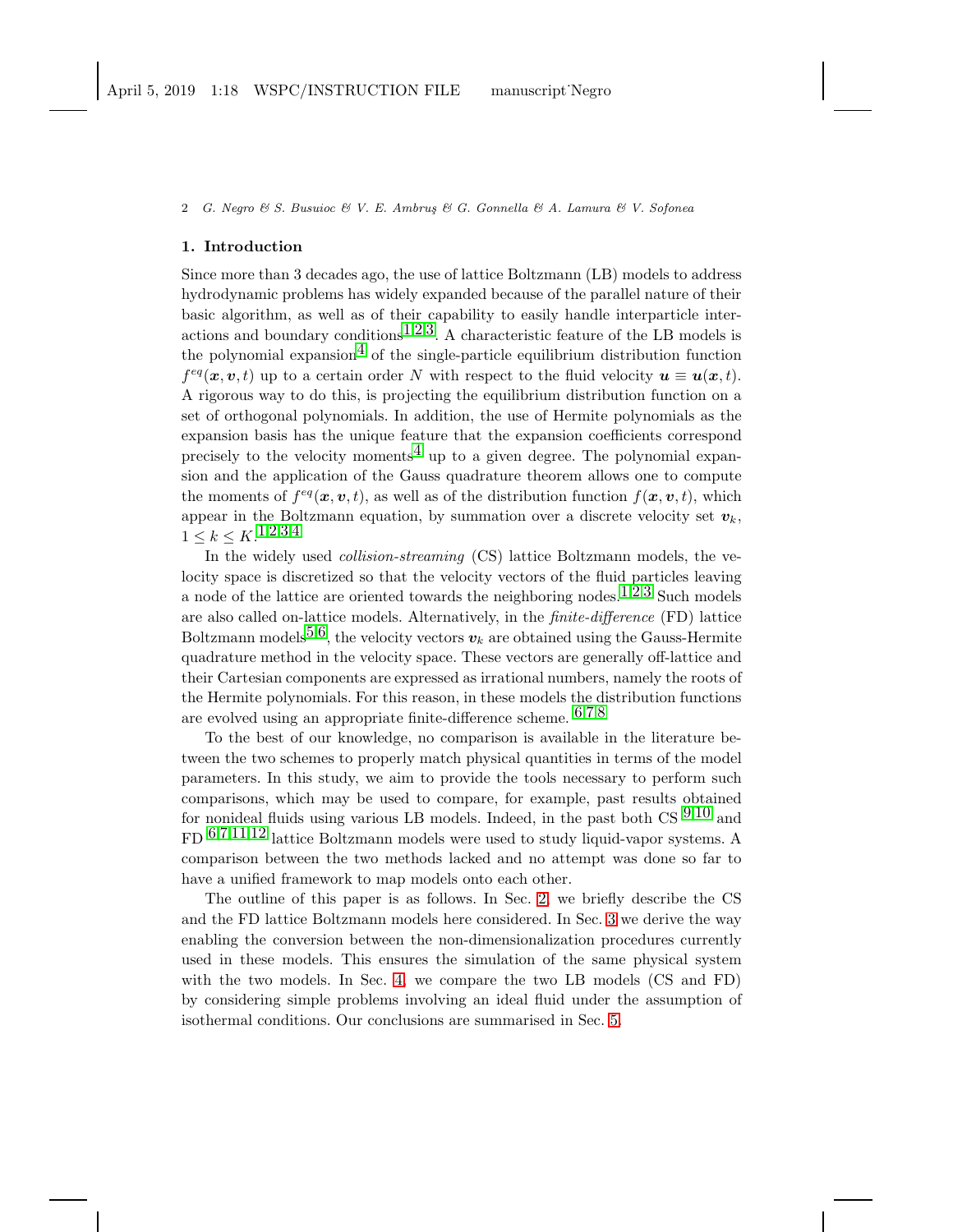### <span id="page-2-0"></span>2. Lattice Boltzmann models

When the Bhatnagar-Gross-Krook (BGK) collision term is used in an isothermal LB model, the moments of the distribution function  $f(x, v, t)$  up to order  $N = 2$ are needed in order to get the evolution equations of the macroscopic fields at the incompressible Navier - Stokes level  $1,2,3,4,13,14$  $1,2,3,4,13,14$  $1,2,3,4,13,14$  $1,2,3,4,13,14$  $1,2,3,4,13,14$  $1,2,3,4,13,14$  $1,2,3,4,13,14$  $1,2,3,4,13,14$  $1,2,3,4,13,14$  $1,2,3,4,13,14$ . The minimum number of the velocity vectors in the two-dimensional  $(D = 2)$  isothermal LB model based on the full-range Gauss-Hermite quadrature ensuring all the moments of  $f(\mathbf{x}, \mathbf{v}, t)$  up to order  $N = 2$  is  $K = (N + 1)^D = 9^{(4,15,16,17)}$  $K = (N + 1)^D = 9^{(4,15,16,17)}$  $K = (N + 1)^D = 9^{(4,15,16,17)}$  $K = (N + 1)^D = 9^{(4,15,16,17)}$  $K = (N + 1)^D = 9^{(4,15,16,17)}$  $K = (N + 1)^D = 9^{(4,15,16,17)}$  $K = (N + 1)^D = 9^{(4,15,16,17)}$  $K = (N + 1)^D = 9^{(4,15,16,17)}$  $K = (N + 1)^D = 9^{(4,15,16,17)}$ 

As usual in the current LB models involving the BGK collision term,  $4$  the nondimensionalized form of the evolution equation of the functions  $f_k \equiv f(x, v_k, t)$  for the force-free flow of a single-component fluid is

<span id="page-2-1"></span>
$$
\partial_t f_k + \boldsymbol{v}_k \cdot \nabla f_k = -\frac{1}{\tau} [f_k - f_k^{eq}], \tag{1}
$$

where  $\tau$  is the non-dimensionalized value of the relaxation time. For simplicity, in this paper the value of  $\tau$  is assumed to be constant. The details of the nondimensionalization procedure used in the FD and the CS lattice Boltzmann models are discussed in Section 3 below. The equilibrium single-particle distribution function, expanded up to order  $N = 2$ , is given by:

$$
f_k^{eq} = w_k \rho \left\{ 1 + \boldsymbol{v}_k \cdot \boldsymbol{u} + \frac{1}{2} \left[ (\boldsymbol{v}_k \cdot \boldsymbol{u})^2 - u^2 \right] \right\}
$$
 (2)

After the aforementioned discretization of the velocity space, the macroscopic quantities, namely the fluid density  $\rho$  and momentum density  $\rho u$ , are computed as

$$
\begin{pmatrix} \rho \\ \rho \mathbf{u} \end{pmatrix} = \sum_{k} f_k \begin{pmatrix} 1 \\ \mathbf{v}_k \end{pmatrix} . \tag{3}
$$

When using the finite-difference LB model in this paper, the evolution equation [\(1\)](#page-2-1) is solved by using the third order total variation diminishing (TVD) Runge-Kutta (RK-3) time stepping procedure,  $18,19,20,21$  $18,19,20,21$  $18,19,20,21$  $18,19,20,21$  $18,19,20,21$  $18,19,20,21$  $18,19,20,21$  together with the fifth-order weighted essentially non-oscillatory (WENO-5) scheme for the advection.<sup>[22](#page-13-12),[23](#page-13-13),[24](#page-13-14)</sup>

Using the Chapman-Enskog method, it can be shown that, when the fluid satisfies the Navier-Stokes equation, the non-dimensionalized value of the kinematic viscosity is given by

$$
\nu_{\rm FD} = \frac{\tau_{\rm FD} T}{m} \tag{4}
$$

where  $\tau_{FD}$  is the relaxation time non-dimensionalized with respect to the finite difference conventions discussed in Sec. [3,](#page-3-0)  $T$  is the non-dimensionalized value of the local fluid temperature and  $m$  is the non-dimensionalized value of the fluid particle mass.

In the collision-streaming LB models, the fluid particles collide in the lattice nodes and thereafter move in the time lapse  $\delta t$  towards the neighboring nodes, with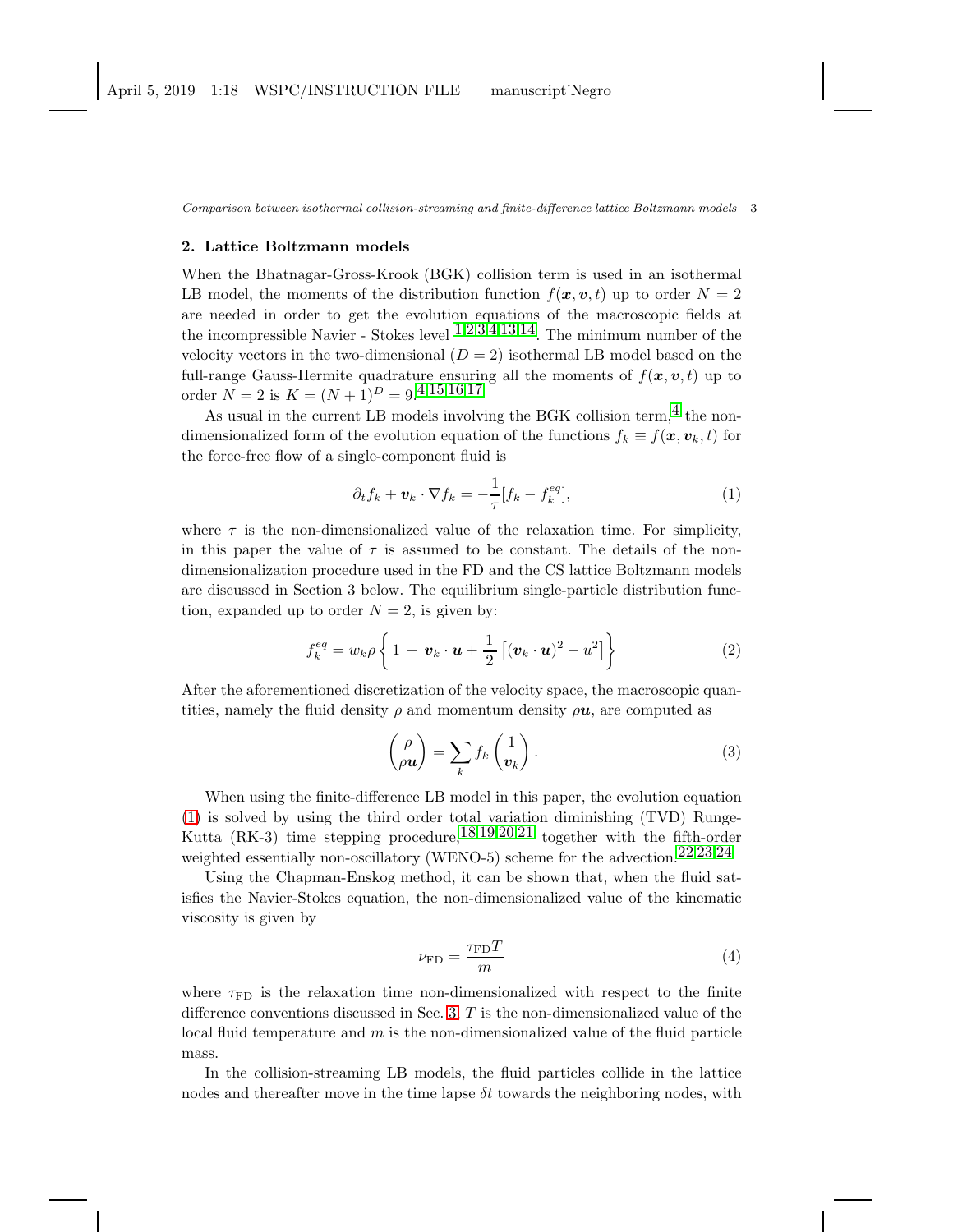4 G. Negro  $\mathcal C$  S. Busuioc  $\mathcal C$  V. E. Ambrus  $\mathcal C$  G. Gonnella  $\mathcal C$  A. Lamura  $\mathcal C$  V. Sofonea

speed  $c_l = \delta s/\delta t$  along the lattice links of spacing  $\delta s$ . The distribution functions follow the governing equation (in the BGK approximation):

$$
f_k(\boldsymbol{x} + \boldsymbol{v}_k \delta t, t + \delta t) - f_k(\boldsymbol{x}, t) = -\frac{\delta t}{\tau} \left[ f_k(\boldsymbol{x}, t) - f_k^{\text{eq}}(\boldsymbol{x}, t) \right] , \qquad (5)
$$

where  $\{v_k\}, 0 \leq k \leq K-1$ , is the set of discrete velocities. The equilibrium functions  $f_k^{\text{eq}}(x,t)$  are given by a second order expansion of the Maxwell-Boltzmann distribution function with respect to the Hermite polynomials.  $9,10$  $9,10$  In all the CS simulations, the non-dimensionalised values  $(\delta s)_{\text{LU}} = 1$  and  $(\delta t)_{\text{LU}} = \sqrt{3}/3$  were used to fix the non-vanishing Cartesian projections  $v_{k;\alpha}$   $(\alpha = 1, \ldots D, |v_{k;\alpha}| = c_l)$  of the vectors  $v_k$ , such that  $c_l = \sqrt{3}$ , as prescribed by the Gauss -Hermite quadrature on the  $D2Q9$  lattice.<sup>[10](#page-13-0)</sup>

In the CS lattice Boltzmann model, the relaxation time  $\tau$  controls the kinematic viscosity

<span id="page-3-1"></span>
$$
\nu_{\rm LU} = \left(\tau_{\rm LU} - \frac{\delta t}{2}\right),\tag{6}
$$

where the subscript LU stands for lattice units.

### <span id="page-3-0"></span>3. Relations between non-dimensionalization conventions

In order to relate the non-dimensional values for a quantity  $A$  (the tilde indicates a dimensional quantity), obtained using two non-dimensionalization conventions  $(A_1)$ and  $A_2$ ), the following formula can be used<sup>25</sup>:

$$
A_1 = A_2 \frac{\tilde{A}_{\text{ref};2}}{\tilde{A}_{\text{ref};1}} \tag{7}
$$

since  $\tilde{A} = A_1 \tilde{A}_{\text{ref;1}} = A_2 \tilde{A}_{\text{ref;2}}$ .

We wish to simulate the same fluid system using both the FD and the CS lattice Boltzmann models. Since the reference values used in these models may be different, but the computer simulations are usually performed using non-dimensionalized quantities, we need the conversion relations between the non-dimensionalized values of the physical quantities used to describe the fluid properties and the flow geometry within each model. In the sequel, we will use the subscripts FD and LU to denote the physical quantities in the FD and the CS models, respectively. We choose to use LU (which stands for "lattice units") since this notation is frequently encountered in the LB literature dealing with CS models.

Let us consider a fluid system whose characteristic length is  $\tilde{L}$ , in which an ideal fluid with viscosity  $\tilde{\nu}$  is maintained at the constant temperature  $\tilde{T}_0 = T_0 \tilde{T}_{ref}$ . In this paper, we assume that the reference temperature  $\widetilde{T}_{\mathrm{ref}}$ , the reference pressure  $\widetilde{P}_{\mathrm{ref}}$ , the reference mass  $\tilde{m}_{\text{ref}}$ , as well as the reference density  $\tilde{\rho}_{\text{ref}}$  are identical in both the CS and the FD models.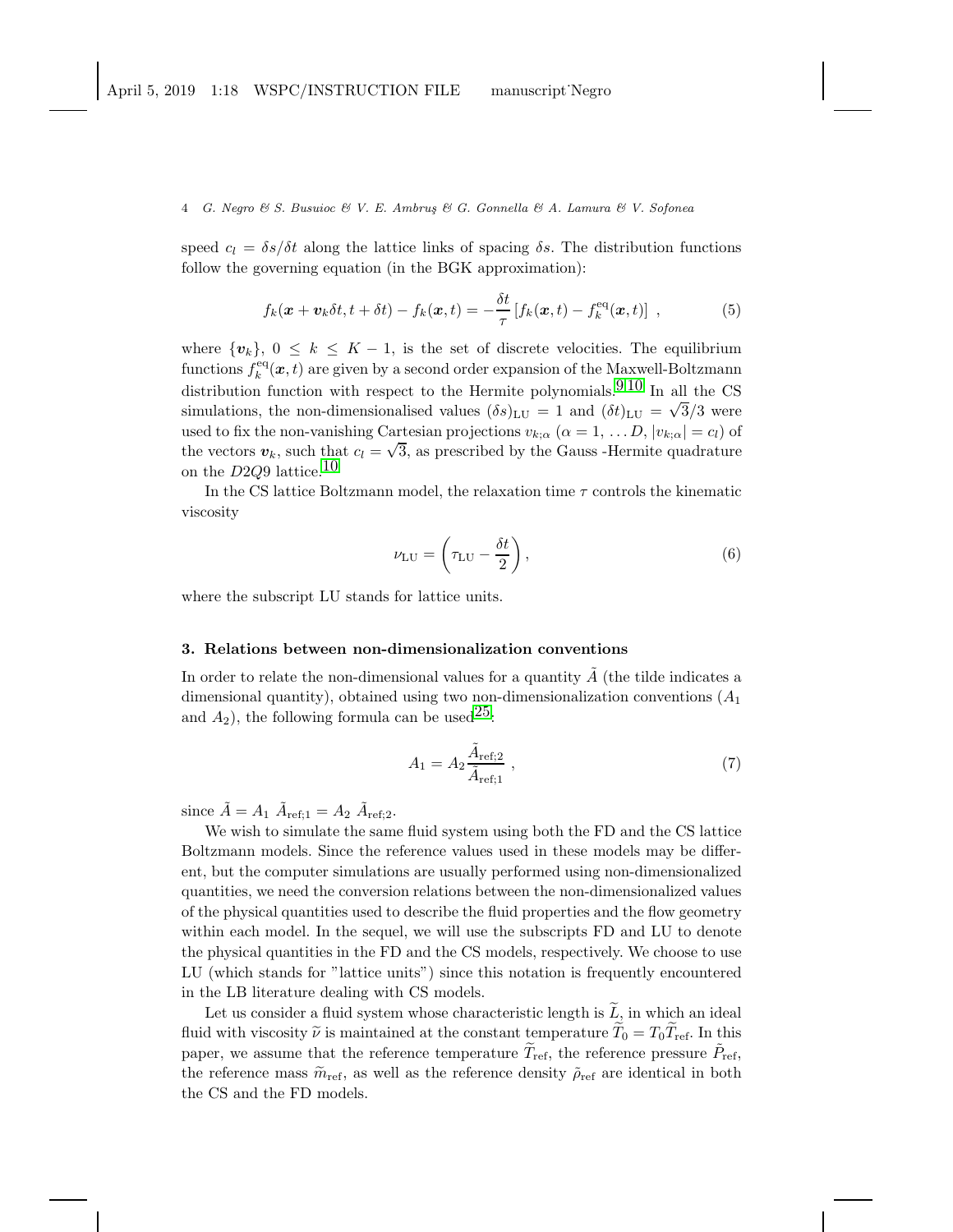The reference speed in the two models is:

$$
\tilde{c}_{\text{ref;LU}} = \tilde{c}_{\text{ref;FD}} = \sqrt{\frac{\tilde{K}_B \tilde{T}_{\text{ref}}}{\tilde{m}_{\text{ref}}}},\tag{8}
$$

where  $\widetilde{K}_B$  is the Boltzmann constant, and  $\widetilde{T}_{ref}$  is the reference temperature in both models.

Let the reference length in the FD approach be the system size  $\widetilde{L}_{\text{ref:FD}} = \widetilde{L}$ , while in the CS approach, it is the lattice spacing. Considering that the CS simulation is performed on a lattice containing  $N_{\text{LU}}$  nodes along the characteristic length  $\tilde{L}$ , the reference length in the CS model is

$$
\widetilde{L}_{\text{ref;LU}} = \frac{\widetilde{L}}{N_{\text{LU}}} = \frac{\widetilde{L}_{\text{ref;FD}}}{N_{\text{LU}}}.
$$
\n(9)

The reference time in the FD approach is

$$
\widetilde{t}_{\text{ref;FD}} = \frac{\widetilde{L}}{\widetilde{c}_{\text{ref;FD}}}.\tag{10}
$$

The reference time in the LU approach is:

$$
\widetilde{t}_{\text{ref;LU}} = \frac{\widetilde{L}}{N_{\text{LU}}\widetilde{c}_{\text{ref;LU}}} = \frac{\widetilde{t}_{\text{ref;FD}}}{N_{\text{LU}}}.\tag{11}
$$

In order to ensure that the same system is being simulated, the viscosity must be fixed. The reference viscosity in the FD approach is:

$$
\widetilde{\nu}_{\text{ref;FD}} = \frac{\widetilde{t}_{\text{ref;FD}} \widetilde{P}_{\text{ref}}}{\widetilde{\rho}_{\text{ref}}} = \frac{\widetilde{L} \widetilde{P}_{\text{ref}}}{\widetilde{c}_{\text{ref;FD}} \widetilde{\rho}_{\text{ref}}},\tag{12}
$$

being independent of the simulation details, such as number of nodes or time step, where  $P_{\text{ref}}$  is the reference pressure. The LU reference viscosity reads:

$$
\widetilde{\nu}_{\text{ref;LU}} = \frac{\widetilde{\nu}_{\text{ref;FD}}}{N_{\text{LU}}}.\tag{13}
$$

Thus, the LU reference viscosity depends on the number of lattice nodes  $N_{\text{LU}}$ .

This result, as well as the expression [\(6\)](#page-3-1) of the non-dimensionalized viscosity value in the CS model, allows us to get the relation between the non-dimensionalized FD relaxation time  $\tau_{FD}$  and the corresponding value of  $\tau_{LU}$ :

<span id="page-4-1"></span>
$$
\tau_{\text{LU}} = \nu_{\text{LU}} + \frac{\delta t_{\text{LU}}}{2} = N_{\text{LU}} \tau_{\text{FD}} + \frac{\sqrt{3}}{6},\tag{14}
$$

where the last term represents the numerical correction typical for collisionstreaming simulations.

## <span id="page-4-0"></span>4. Numerical results

We present here different standard physical-benchmark problems in order to compare the two models. In all simulations periodic boundary conditions were considered.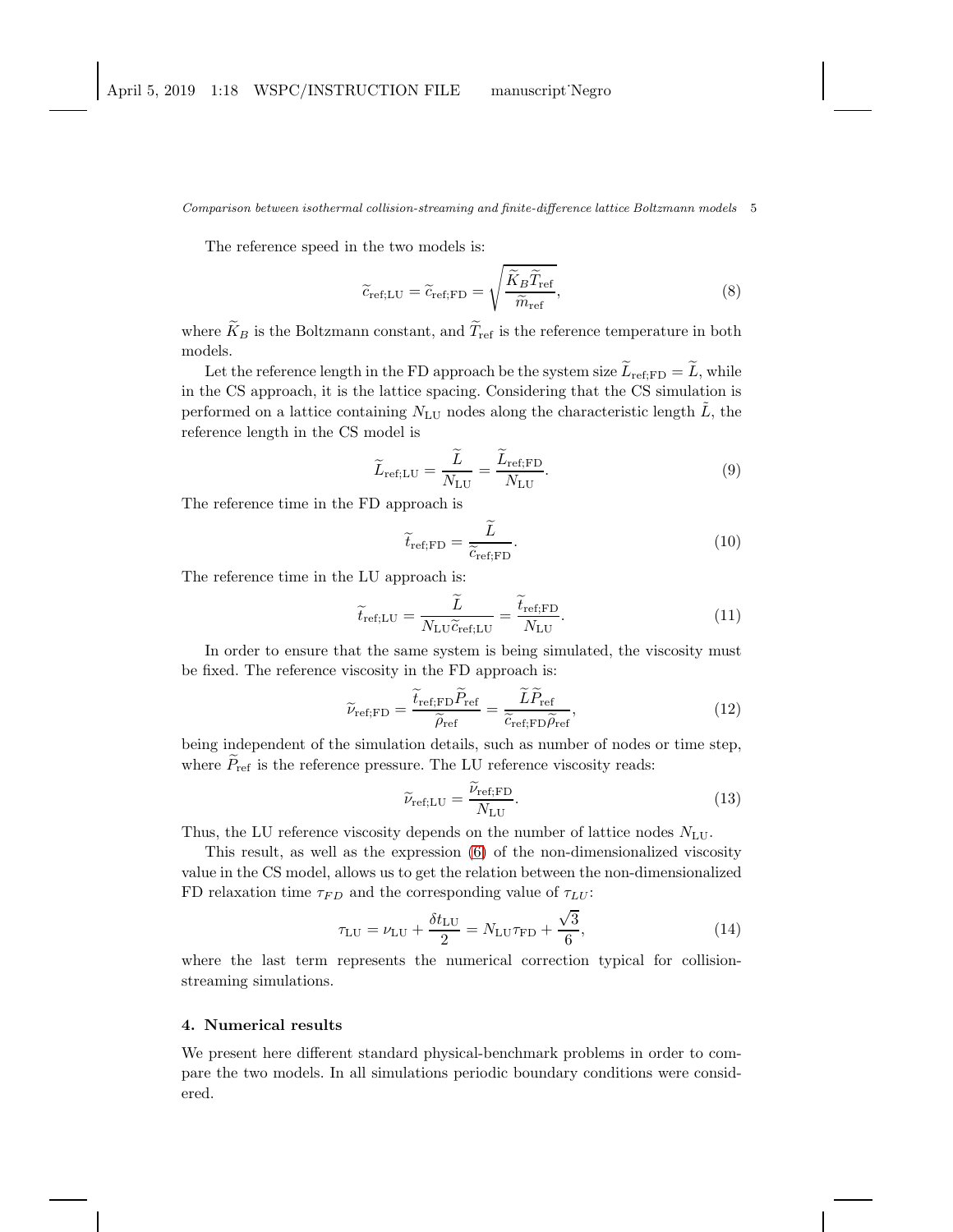6 G. Negro & S. Busuioc & V. E. Ambrus & G. Gonnella & A. Lamura & V. Sofonea

## 4.1. Shock Waves

As a first test problem we consider the Cartesian shock problem.

The test consists of a one-dimensional Riemann problem: In an isothermal ideal gas at temperature  $T$ , the density is initialized as follows:

$$
\begin{cases}\n\rho(x) &= \rho_L & \text{if } x \le x_0 \\
\rho(x) &= \rho_R & \text{otherwise}\n\end{cases}
$$
\n(15)

where  $\rho_L$  and  $\rho_R$  are the values of the density to the left and to the right of the initial discontinuity, which is located at  $x = x_0$ . Since in our simulation setup, the density is related to the pressure P through  $\rho = mP/T$ , where T is considered to be constant, we expect no contact discontinuity to appear in our simulation results. This can be seen by considering the Euler equations, reproduced below for the one-dimensional flow of an isothermal fluid:

<span id="page-5-0"></span>
$$
\partial_t \rho + \partial_x(\rho u) = 0, \qquad \partial_t(\rho u) + \partial_x(\rho u^2 + P) = 0. \tag{16}
$$

Introducing the similarity variable

$$
\xi = \frac{x - x_0}{t},\tag{17}
$$

it can be seen that Eq. [\(16\)](#page-5-0) reduces to:

<span id="page-5-2"></span>
$$
\frac{\partial u}{\partial \xi} = \frac{\xi - u}{\rho} \frac{\partial \rho}{\partial \xi}, \qquad \frac{\partial P}{\partial \xi} = (\xi - u)^2 \frac{\partial \rho}{\partial \xi}.
$$
(18)

Noting that  $P = \rho c_s^2$ , where  $c_s = \sqrt{T/m}$  is the non-dimensionalised speed of sound in an isothermal fluid, the above equations are satisfied either when  $\rho$  and u are constant, or when

$$
u = \xi \pm c_s. \tag{19}
$$

The above solution corresponds to a rarefaction wave travelling to the left  $(+)$  or to the right (−). We note that the solution  $u = \xi$  (corresponding to the contact discontinuity) does not appear in the case of isothermal flows.

Assuming that  $\rho_L > \rho_R$ , the rarefaction wave propagates to the left, in which case the velocity can be seen to increase linearly according to:

<span id="page-5-1"></span>
$$
u_*(\xi_*) = \xi_* + c_s,\tag{20}
$$

where the star (∗) is employed to indicate that the analysis is restricted to the rarefaction wave. From Eq. [\(20\)](#page-5-1) it can be seen that the head of the rarefaction wave travels with constant velocity

$$
\xi_r = -c_s. \tag{21}
$$

The tail of the rarefaction wave corresponds to the value  $\xi_c$  of the similarity variable, for which the velocity takes the constant value on the plateau,  $u = u_c$ .

<span id="page-5-3"></span>
$$
\xi_c = c_s(\zeta - 1), \qquad \zeta = \frac{u_c}{c_s}, \tag{22}
$$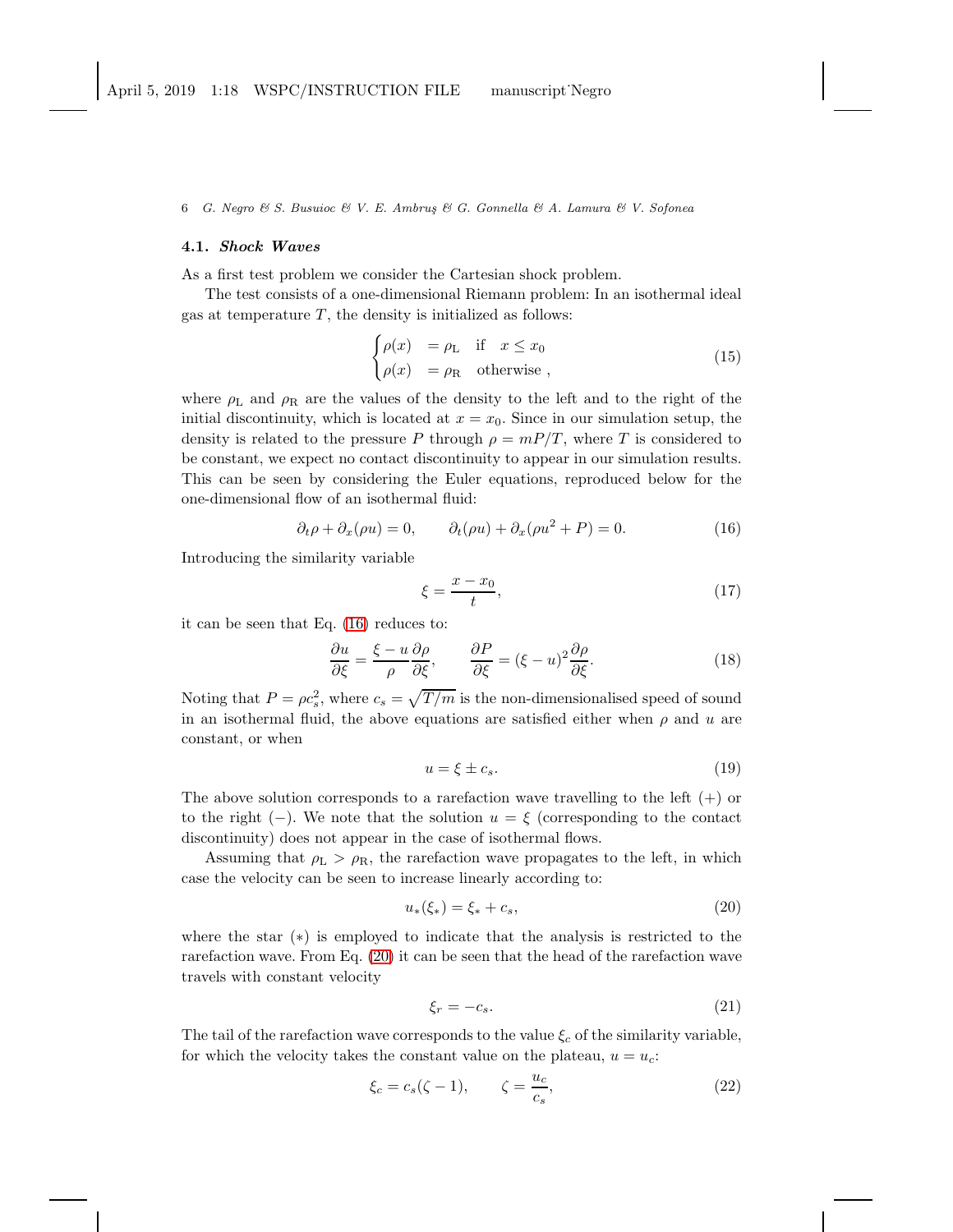where the dimensionless quantity  $\zeta$  was introduced for future convenience. The value of  $u_c$  will be determined further below.

Inserting Eq. [\(20\)](#page-5-1) into Eq. [\(18\)](#page-5-2) gives the solution

$$
\rho_*(\xi_*) = \rho_L \exp\left(-\frac{\xi_* - \xi_r}{\xi_r}\right) = \rho_L \exp\left[-\zeta \frac{u_*(\xi_*)}{u_c}\right].\tag{23}
$$

It can be seen that the density on the central plateau,  $\rho_c$ , can be determined once  $\zeta$  is known using the equation

<span id="page-6-0"></span>
$$
\rho_c = \rho_L e^{-\zeta}.\tag{24}
$$

Let us now consider the Rankine-Hugoniot junction conditions for a discontinuity having the similarity variable  $\xi_s$ :

$$
\rho_+(u_+-\xi_s) = \rho_-(u_--\xi_s), \qquad \rho_+u_+(u_+-\xi_s) + P_+ = \rho_-u_-(u_--\xi_s) + P_-, \tag{25}
$$

where  $+$  and  $-$  denote the fluid properties to the right and to the left of the discontinuity, respectively. Specializing the above equations to the case of the shock front, where  $\rho_+ = \rho_R$  and  $u_+ = 0$ , the following relations are obtained:

<span id="page-6-1"></span>
$$
\xi_s = \frac{\rho_c \zeta c_s}{\rho_c - \rho_R}, \qquad \rho_c - \zeta^2 \frac{\rho_c \rho_R}{\rho_c - \rho_R} - \rho_R = 0. \tag{26}
$$

Inserting  $\rho_c$  from [\(24\)](#page-6-0) in the above relations, the value of  $\zeta$  can be found by solving the following nonlinear equation:

$$
2 + \zeta^2 - \frac{\rho_L}{\rho_R} e^{-\zeta} - \frac{\rho_R}{\rho_L} e^{\zeta} = 0.
$$
 (27)

In order to obtain the full solution, the value of  $\zeta$  must be inserted in Eqs. [\(22\)](#page-5-3) and [\(24\)](#page-6-0) to obtain the velocity  $\xi_c$  of the tail of the rarefaction wave and the density  $\rho_c$  of the central plateau. The velocity  $\xi_s$  of the shock front can be obtained from Eq. [\(26\)](#page-6-1):

$$
\xi_s = \frac{\zeta c_s}{1 - \frac{\rho_R}{\rho_L} e^{\zeta}}.\tag{28}
$$

We now discuss our numerical results. We consider that the fluid temperature is the reference temperature, such that  $T = T_{LU} = T_{FD} = 1$ . Hence the nondimensionalized sound speed in both LB models is  $c_s = 1$ . In order to reduce the errors due to compressibility effects, we take  $\rho_L = 1.1$  and  $\rho_R = 0.9$ , where the reference density is taken to be the average of  $\rho_L$  and  $\rho_R$ . In this case,  $\zeta \simeq 0.10035$ and the relevant finite difference quantities are given below:

$$
\xi_r = -1, \quad \xi_c \simeq -0.900, \quad u_c = \zeta \simeq 0.10035, \quad \rho_c \simeq 0.995, \quad \xi_s \simeq 1.051. \tag{29}
$$

The discontinuity in density makes the simulation of shock waves propagation a good test for the numerical methods used. The initial density jump creates a density wave traveling from high density regions to lower density ones. We fixed the number of nodes at  $N_x = N_{LU} = 2048$  and considered two values of the relaxation time, namely  $\tau_{\text{FD}} = \{10^{-4}, 10^{-3}\}$ , corresponding to  $\tau_{\text{LU}} = \{0.493, 2.33\}$ . In Fig. [1,](#page-7-0)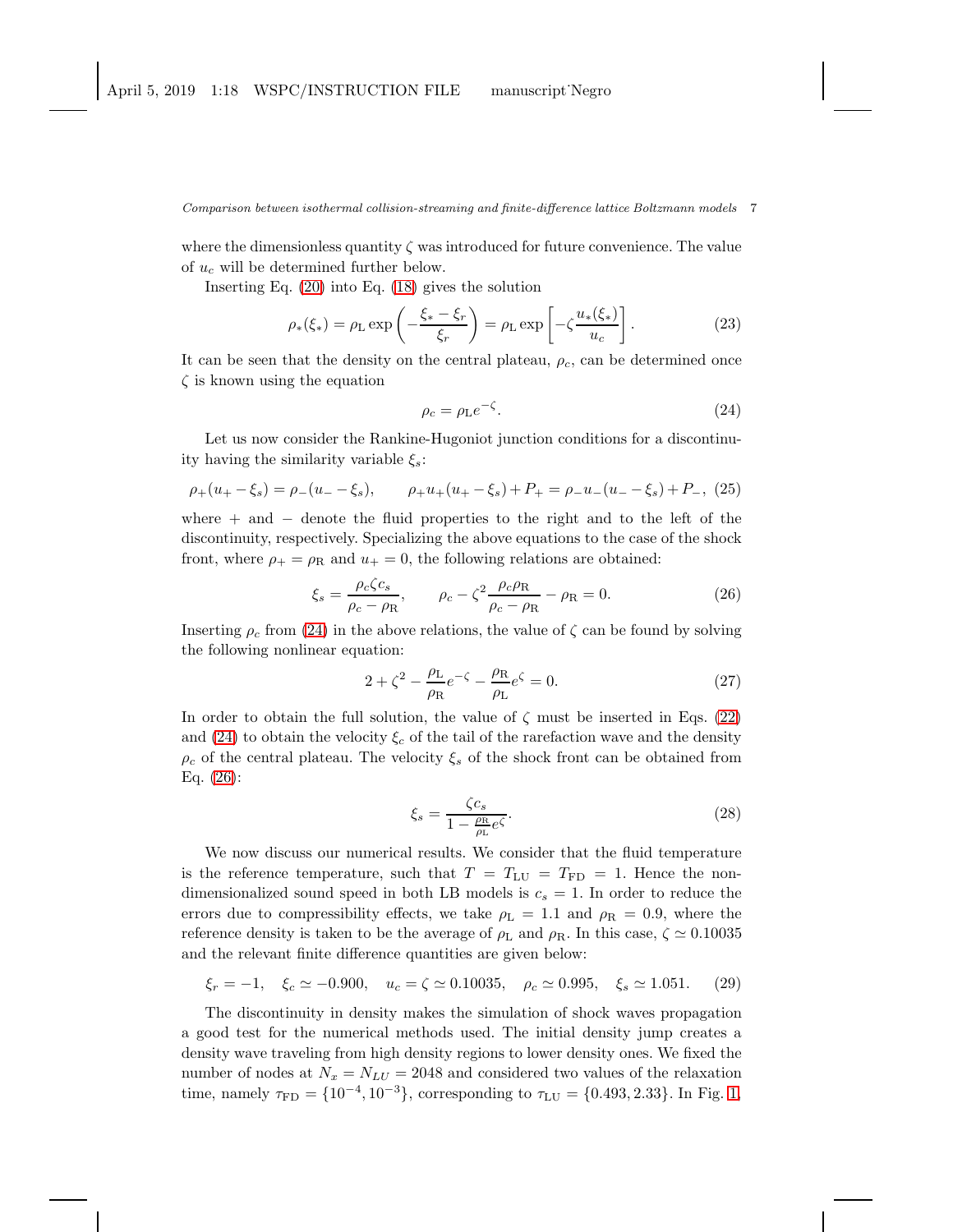

8 G. Negro & S. Busuioc & V. E. Ambruş & G. Gonnella & A. Lamura & V. Sofonea

<span id="page-7-0"></span>Fig. 1. Comparison of FDLB and CSLB results in the context of the Cartesian shock problem at the level of the density (upper panel) and velocity (lower panel) profiles, obtained at  $t_{\text{FD}} \simeq 0.1128$  for various values of the relaxation time. The **inset** shows the shock front.

the density and velocity profiles obtained with the two methods are represented at time  $t_{FD} \simeq 0.1128$  (attained after 400 iteration using CSLB), alongside the analytic solution for the inviscid case. The curves show good agreement between the two models for the considered values of viscosity.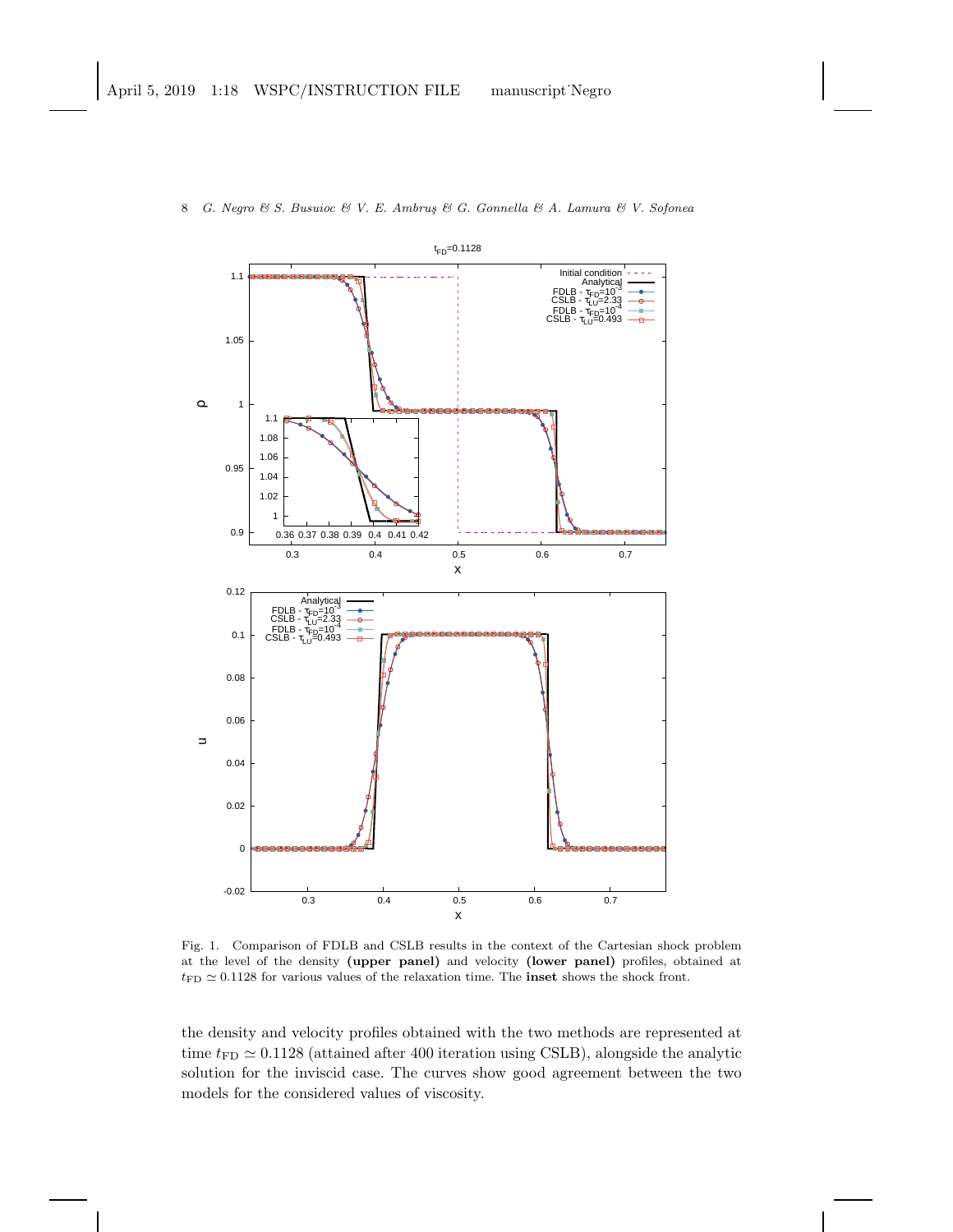In the CSLB implementation,  $(\delta t)_{\text{LU}} = 1/\sqrt{3}$  corresponds to the time step  $(\delta t)_{\text{FD}} = 1/N\sqrt{3} \simeq 2.82 \times 10^{-4}$ . The Courant-Friedrichs-Lewy number, CFL =  $c_l\delta t/\delta s$ , is equal to one for this choice of parameters. In the FDLB implementation, the time step is bounded by the CFL condition CFL  $\leq$  1, such that the maximum time step permitted is that employed in the CSLB implementation. The time step in the FDLB implementation is further restricted to obey  $(\delta t)_{\text{FD}} < \tau_{\text{FD}}$ , in order to prevent the collision term from becoming stiff. Thus, at  $\tau_{FD} = 10^{-3}$ , we performed the FDLB simulations using  $(\delta t)_{\text{FD}} = 1/N\sqrt{3}$ , while at  $\tau_{\text{FD}} = 10^{-4}$ , the time step was decreased by a factor of 3,  $(\delta t)_{\text{FD}} = 1/3N\sqrt{3} \approx 9.40 \times 10^{-5}$ , such that 1200 iterations were required to reach the state shown in Fig. [1.](#page-7-0) We note that the restriction  $(\delta t)_{FD} < \tau_{FD}$  can be lifted, e.g., when implicit-explicit (IMEX) schemes are employed.<sup>[26](#page-13-16)</sup>

### 4.2. Shear waves

In order to compare numerical viscosity effects in the two models, we analyze in this subsection the evolution of shear waves. We consider waves of wavelength  $\lambda = 1$  in an ideal gas with density  $\rho = 1$  at temperature  $T = 1$ .

In the simulations performed, the wave vector k,  $|k| = 2\pi/\lambda = 2\pi$ , was aligned along the horizontal axis and its Cartesian components were  $(2\pi, 0)$ .

<span id="page-8-0"></span>Table 1. Apparent kinematic viscosity  $\nu_{app}$ , expressed using the FD adimensionalization, measured as a numerical fit of Eq. [\(32\)](#page-9-0) in the context of the damping of shear waves.

|                  |             | CSLB        |           | <b>FDLB</b> |           |
|------------------|-------------|-------------|-----------|-------------|-----------|
| $\tau_{\rm LUI}$ | $N_{\rm r}$ | $\nu_{app}$ | Rel. err. | $\nu_{app}$ | Rel. err. |
| 0.2986           | 20          | 0.0005073   | 0.0154    | 0.0005271   | 0.0542    |
| 0.3036           | 30          | 0.0005032   | 0.0065    | 0.0005039   | 0.0078    |
| 0.3086           | 40          | 0.0005017   | 0.0034    | 0.0005009   | 0.0018    |
| 0.3136           | 50          | 0.0005015   | 0.0021    | 0.0005003   | 0.0006    |
| 0.3186           | 60          | 0.0005006   | 0.0013    | 0.0005001   | 0.0002    |

Let  $u(x, t)$  be the fluid velocity vector. In both series of simulations, the velocity field was initialized according to:

$$
u_x(\boldsymbol{x},0) = 0,\t\t(30a)
$$

$$
u_y(\boldsymbol{x},0) = U\sin(\boldsymbol{k}\cdot\boldsymbol{x}),\tag{30b}
$$

with  $U = 0.01$ . When the fluid is not too far from the equilibrium (i.e., when the relaxation time is small enough), the fluid evolves according to the Navier-Stokes equations. In the setup of the shear waves problem, we have  $u_x(\mathbf{x}, t) = 0$  and there is no spatial variation of the velocity vector along the  $y$  direction. Under these circumstances and assuming that the fluid is isothermal and incompressible, the Navier-Stokes equations reduce to:

$$
\partial_t u_y(\boldsymbol{x},t) - \nu_0 \partial_x^2 u_y(\boldsymbol{x},t) = 0.
$$
\n(31)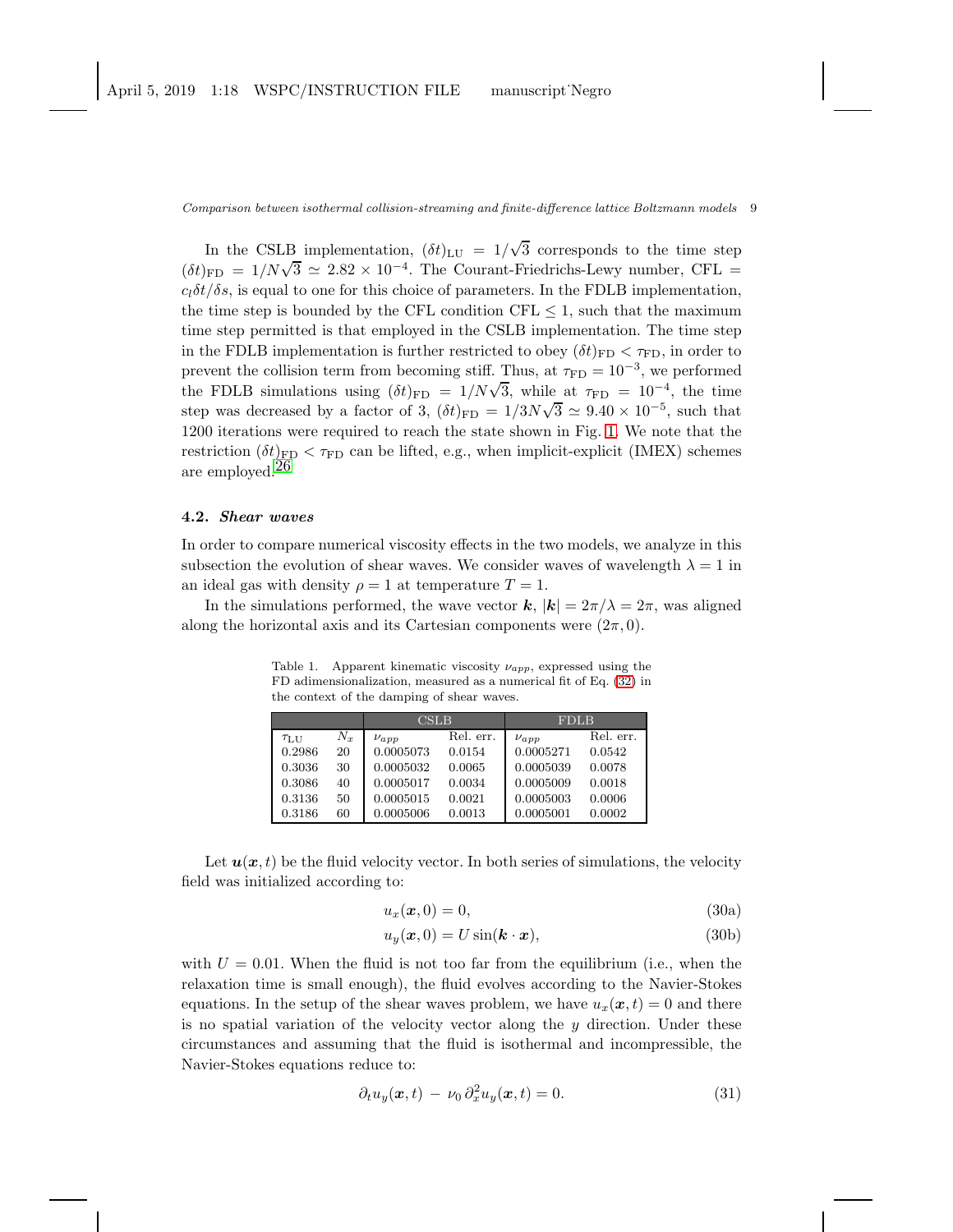

10 G. Negro & S. Busuioc & V. E. Ambrus & G. Gonnella & A. Lamura & V. Sofonea

<span id="page-9-1"></span>Fig. 2. Relative error of the measured kinematic viscosity  $\nu_{app}$  expressed with respect to the expected analytic value  $\nu_0$ , extracted from the numerical simulations of the decaying shear waves problem, expressed with respect to the number of nodes  $N_x$ . A second second order convergence is recovered for the CSLB method, while for the FDLB method, the convergence is of fifth order.

Assuming that for  $t > 0$ ,  $u_y(x, t) = \tilde{u}(t) \sin(k \cdot x)$ , the solution is:

<span id="page-9-0"></span>
$$
\widetilde{u}(t) = U e^{-k^2 \nu_0 t},\tag{32}
$$

where  $\nu_0$  is the analytic kinematic viscosity.

We fixed the value of the kinematic viscosity in FD units at  $\nu_{0:\text{FD}} = \tau_{\text{FD}} =$  $5 \times 10^{-4}$ , and the simulations were performed for various values of  $N_x = N_{LU}$ . For a given value of  $\nu_{\text{FD}}$  and number of lattice nodes  $N_x$ , we used Eq. [\(14\)](#page-4-1) to obtain the corresponding value of  $\tau_{\text{LU}}$ , in order to simulate the exact same system with the CS and FD models. For the FD model we used a time step of  $(\delta t)_{\text{FD}} = 5 \times 10^{-4}$ and lattice spacing  $(\delta s)_{\text{FD}} = 1/N_x$ . In the CS model, the time step  $(\delta t)_{\text{LU}} = 1/\sqrt{3}$ corresponds to  $(\delta t)_{\text{FD}} = 1/N_x \sqrt{3} \simeq 5 \times 10^{-4} \times (1155/N_x)$ , which for  $20 \le N_x \le$ 60 is around 20 to 60 times larger than the time step employed in the FDLB implementation.

In order to perform a quantitative analysis, a numerical fit of Eq. [\(32\)](#page-9-0) was performed, which allows the parameter  $\nu_{\text{app}}$  to be extracted. The measured values of  $\nu_{app}$  are reported in Table [1](#page-8-0) with the corresponding relative error. The latter is plotted in Fig. [2,](#page-9-1) showing a second order convergence for CS and a fifth order one for FD and confirming the expected numerical accuracy of the used models. It is worth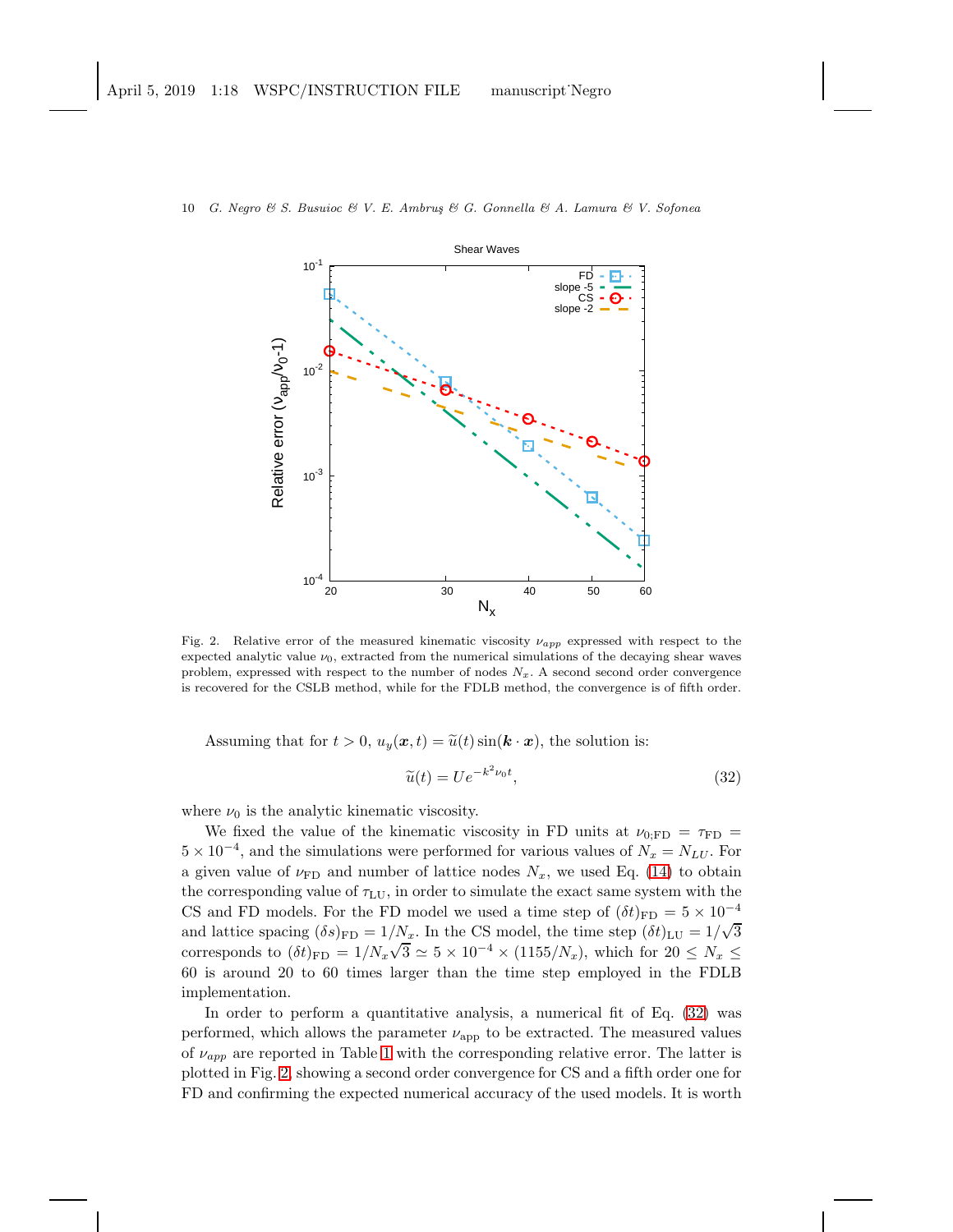

<span id="page-10-1"></span>Fig. 3. Initial structure of a Taylor-Green vortex flow. Contour plot of the velocity field module is shown, with superimposed velocity stream lines.

noting that at  $N_x = 20$ , the relative error when the CSLB method is employed is roughly 3.5 times smaller than the one corresponding to the FDLB method. The relative error of the FDLB results becomes smaller than that corresponding to the CSLB method when  $N_x \gtrsim 30$ .

### 4.3. Taylor-Green vortices

A parallel check for the kinematic viscosity can be performed by analyzing the damping of 2D Taylor-Green vortices. The system is initialized as follows:

<span id="page-10-0"></span>
$$
u_x = U \sin(kx) \cos(ky),
$$
  
\n
$$
u_y = -U \cos(kx) \sin(ky),
$$
\n(33)

where the amplitude is  $U = 0.01$  and the wave vector is  $\mathbf{k} = (k, k)$ , with  $k = 2\pi/\lambda =$  $2\pi$ .

Similarly to the shear wave case, if we assume that for  $t > 0$ , Eq. [\(33\)](#page-10-0) holds with the amplitude U replaced by  $\tilde{u}(t)$ , then

<span id="page-10-2"></span>
$$
\widetilde{u}(t) = U e^{-2k^2 \nu_0 t}.
$$
\n(34)

Fig. [3](#page-10-1) shows the initial structure of a Taylor-Green vortex flow. The flow maintains the same structure while decaying exponentially.

We fixed again the value of the kinematic viscosity in FD units at  $\nu_{0;FD}$  =  $5 \times 10^{-4}$ , and the simulations were performed on square lattices having various number of nodes  $N_x = N_y = N_{LU} = N$ . The measured values of  $\nu_{app}$ , obtained by numerically fitting the simulation results with Eq. [\(34\)](#page-10-2), are reported in Table [2](#page-11-0)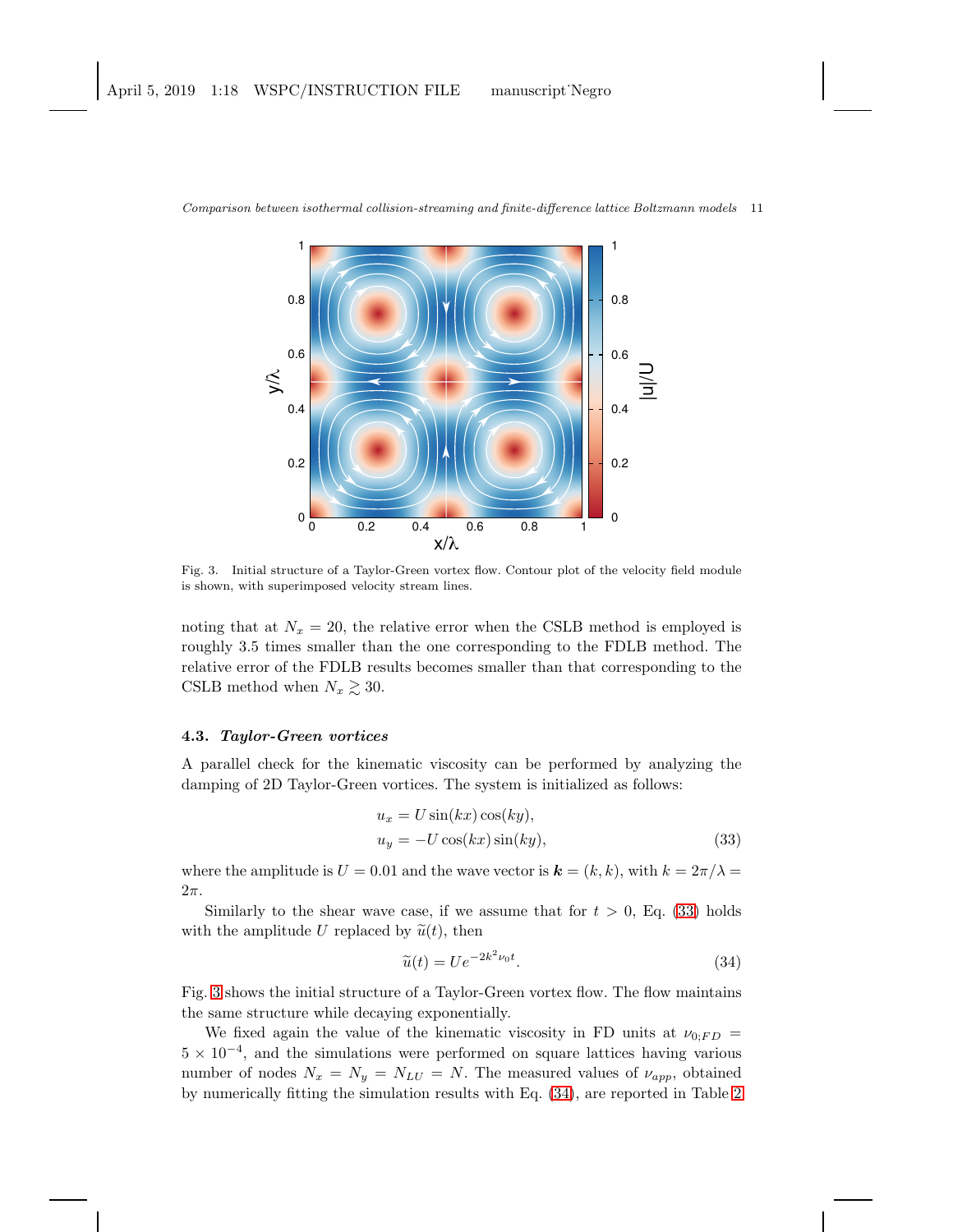

12 G. Negro & S. Busuioc & V. E. Ambru¸s & G. Gonnella & A. Lamura & V. Sofonea

<span id="page-11-1"></span>Fig. 4. Relative error of the measured kinematic viscosity  $\nu_{app}$  expressed with respect to the expected analytic value  $\nu_0$ , extracted from the numerical simulations of the decaying Taylor-Green vortices, expressed with respect to the number of nodes  $N_x$ . A second order convergence is recovered for the CSLB method, while for the FDLB method, the convergence is of fifth order.

alongside the corresponding relative error. The latter is plotted in Fig. [4,](#page-11-1) showing again a second order convergence for CS and a fifth order one for FD with respect to the number of nodes. At  $N = 20$ , the relative error obtained using the CSLB model is about 7 times smaller than the one corresponding to the FDLB results. The relative error of the FDLB results becomes smaller than the corresponding CSLB error when  $N_x \gtrsim 40$ .

<span id="page-11-0"></span>Table 2. Apparent kinematic viscosity  $\nu_{app}$ , expressed using the FD adimensionalization, measured as a numerical fit of Eq. [\(34\)](#page-10-2) in the context of the damping of the Taylor-Green vortices.

|        |       | CSLB        |           | <b>FDLB</b> |           |
|--------|-------|-------------|-----------|-------------|-----------|
| TLI    | $N_x$ | $\nu_{app}$ | Rel. err. | $\nu_{app}$ | Rel. err. |
| 0.2986 | 20    | 0.0005078   | 0.0157    | 0.0005548   | 0.1096    |
| 0.3036 | 30    | 0.0005036   | 0.0072    | 0.0005079   | 0.0158    |
| 0.3086 | 40    | 0.0005018   | 0.0037    | 0.0005019   | 0.0039    |
| 0.3136 | 50    | 0.0005010   | 0.0020    | 0.0005006   | 0.0013    |
| 0.3186 | 60    | 0.0005007   | 0.0014    | 0.0005002   | 0.0005    |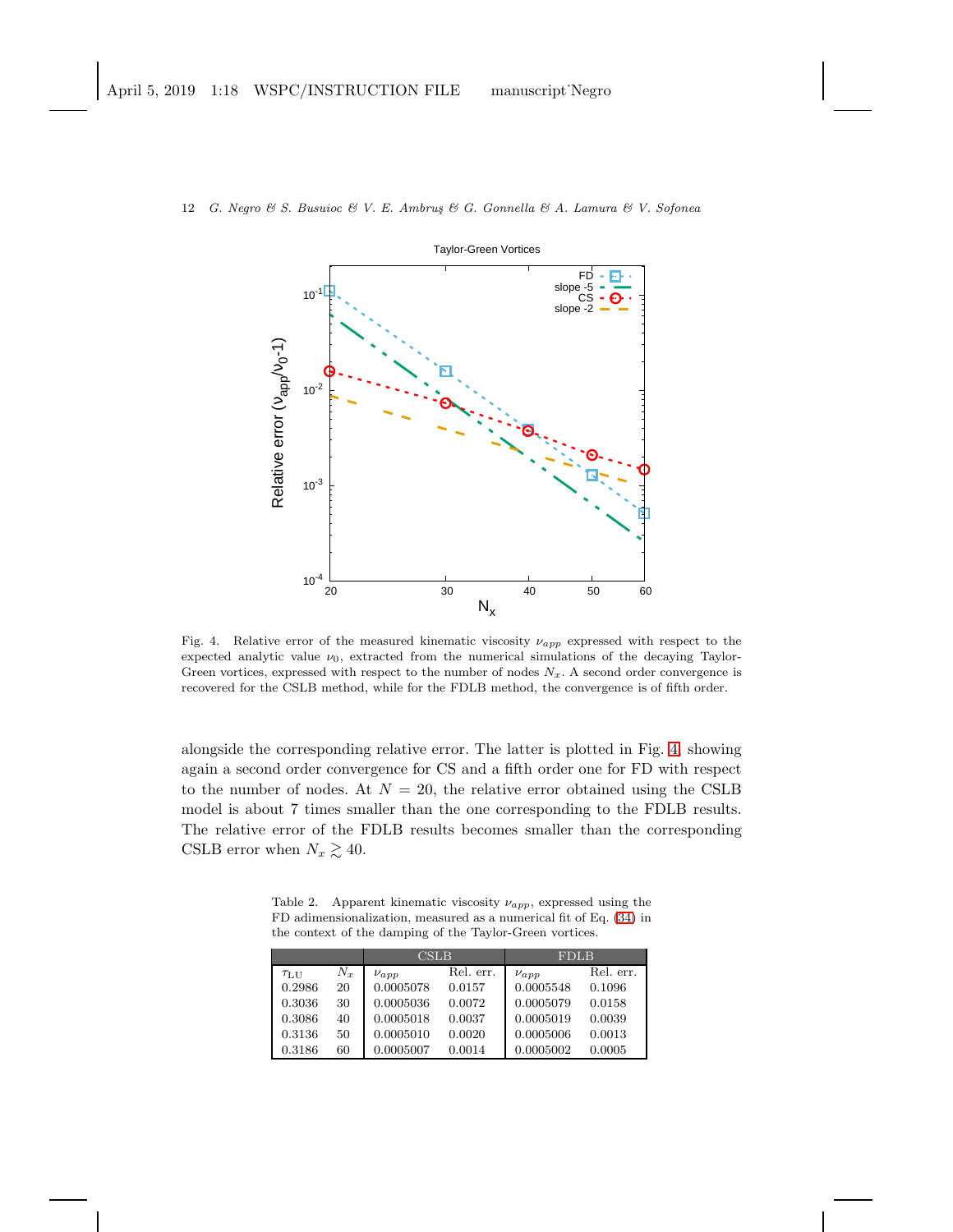### <span id="page-12-8"></span>5. Conclusions

We presented a comparison between lattice Boltzmann models implemented using the collision-streaming (CSLB) and finite-difference (FDLB) approaches. By matching the physical parameters such as the kinematic viscosity and system size, we showed how the results obtained using the two implementations can be related with each other, despite the different mathematical and computational complexity of these two methods.

We considered three different problems, namely the propagation of shock waves, the damping of shear waves and the damping of the Taylor-Green vortices. A good agreement between the two models was observed when the simulation parameters were chosen to correspond to the same physical quantities.

By providing the tools necessary to control the relevant physical quantities within the FD and CS approaches, our study confirms that is possible to simulate the same physical system using these two approaches, thus paving the way to address in the future fluid systems for wider ranges of parameters. This will be useful, e.g., in future simulations of nonideal fluids, since using both the CS and FD approaches can allow wider ranges of the parameter space to be explored.

### 6. Acknowledgments

V. E. Ambrus and S. Busuioc acknowledge funding from the Romanian Ministry of Research and Innovation, CCCDI-UEFISCDI, project number PN-III-P1-1.2- PCCDI-2017-0371/VMS, within PNCDI III.

### <span id="page-12-0"></span>References

- 1. S. Chen and G. D. Doolen. Lattice Boltzmann method for fluid flows. Annual Review of Fluid Mechanics, 30(1):329–364, 1998.
- <span id="page-12-1"></span>2. T. Krüger, H. Kusumaatmaja, A. Kuzmin, O. Shardt, G. Silva, and E. M. Viggen. The lattice Boltzmann method: Principles and practice. Springer, Switzerland, 2017.
- <span id="page-12-2"></span>3. S. Succi. The Lattice Boltzmann Equation for Complex States of Flowing Matter. Oxford University Press, Oxford, 2018.
- <span id="page-12-3"></span>4. X. W. Shan, X. F. Yuan, and H. D. Chen. Kinetic theory representation of hydrodynamics: a way beyond the Navier-Stokes equation. J. Fluid. Mech., 550:413–441, 2006.
- <span id="page-12-4"></span>5. T. Bicius,că, A. Horga, and V. Sofonea. Simulation of liquid-vapour phase separation on GPUs using Lattice Boltzmann models with off-lattice velocity sets. Comptes Rendus Mécanique, 343:580-588, 2015.
- <span id="page-12-5"></span>6. V. Sofonea, T. Biciuscă, S. Busuioc, V. E. Ambrus, G. Gonnella, and A. Lamura. Corner-transport-upwind lattice Boltzmann model for bubble cavitation. Phys. Rev. E, 97:023309, 2018.
- <span id="page-12-6"></span>7. A. Cristea, G. Gonnella, A. Lamura, and V. Sofonea. Finite-difference lattice Boltzmann model for liquid-vapor systems. Mathematics and Computers in Simulation,  $72(2):113 - 116$ , 2006.
- <span id="page-12-7"></span>8. A. Cristea, G. Gonnella, A. Lamura, and V. Sofonea. A lattice Boltzmann study of phase separation in liquid-vapor systems with gravity. Communications in Computational Physics, 7:350, 2009.